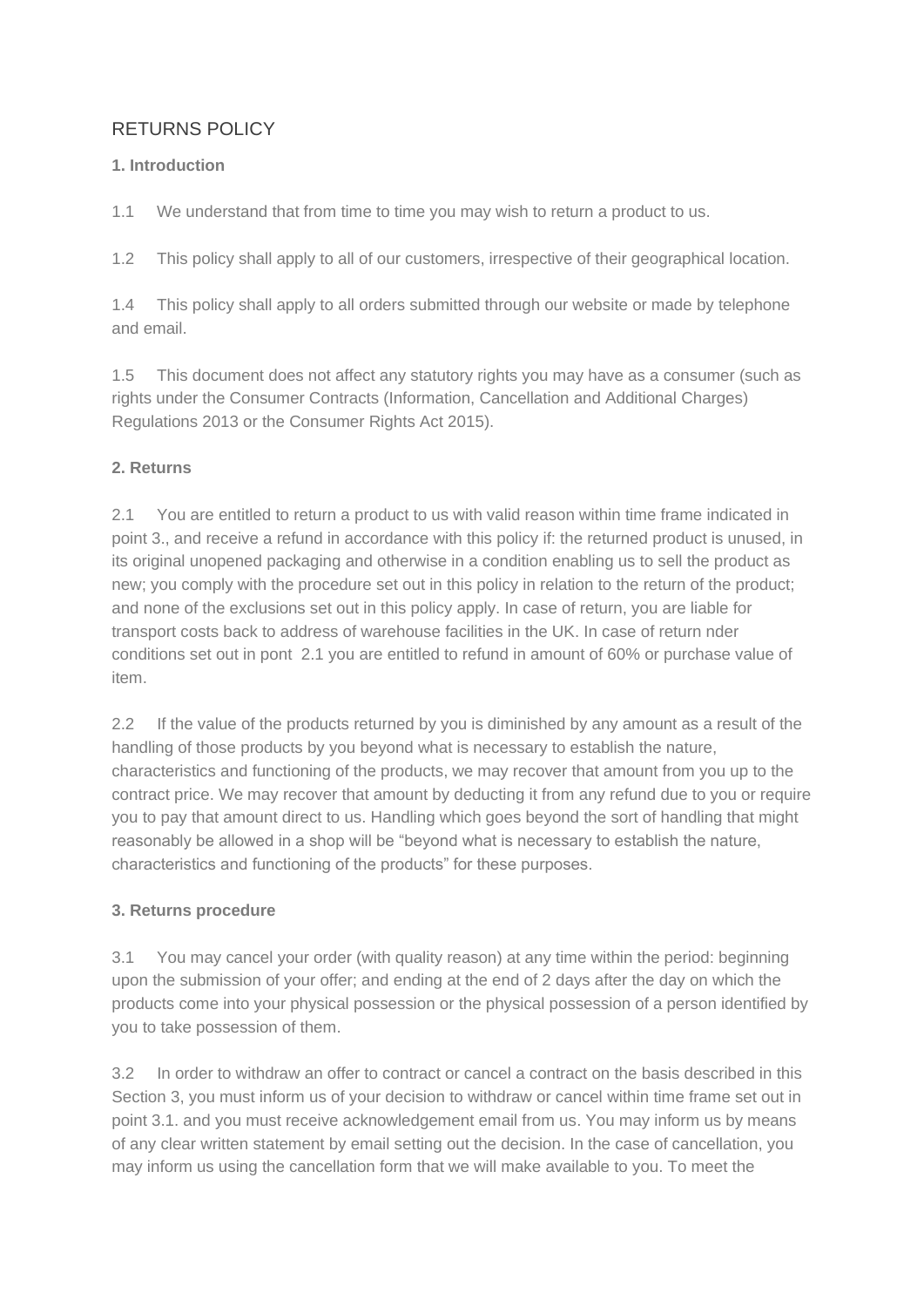cancellation deadline, it is sufficient for you to send your communication concerning the exercise of the right to cancel by email before the cancellation period has expired.

3.3 If you cancel a contract on the basis described in this Section 3, you must send the products back to us or hand them over to us or a person authorised by us to receive them. You must comply with your obligations referred to in this section without undue delay and in any event not later than 14 days after the day on which you inform us of your decision to cancel the contract.

3.4 You must pay the direct cost of returning the products, such as transport and admin fee of £100.

3.5 After you send us confirmation of product dispatch to use, we will process a refund due to you as a result of a cancellation on the basis described in this section within the period of 14 days after the day on which we receive the returned products. If we have not sent the products to you at the time of withdrawal or cancellation or have offered to collect the products, we will process a refund due to you without undue delay and, in any case, within the period of 14 days after the day on which we are informed of the withdrawal or cancellation.

### **4. Exclusions**

4.1 The following kinds of products may not be returned under this policy: any product made to your specification; any product made to order; any product personalised or adapted for you; and gift vouchers.

## **5. Refunds**

5.1 We will give you a refund for the price set out in point 3.1 of this policy, in respect of any product properly returned by you in accordance with this policy..

5.3 We will not refund to you any costs you incur in returning the product to us.

5.4 We will refund money using the same method used to make the payment, unless you have expressly agreed otherwise. In any case, you will not incur any fees as a result of the refund.

5.5 We will process the refund due to you as soon as possible and, in any event, within 14 days following the day we receive your returned product.

### **6. Improper returns**

6.1 If you return a product in contravention of this policy, and you do not have any other legal right to a refund or exchange in respect of that product we will not refund the purchase price or exchange the product.

### **7. Our details**